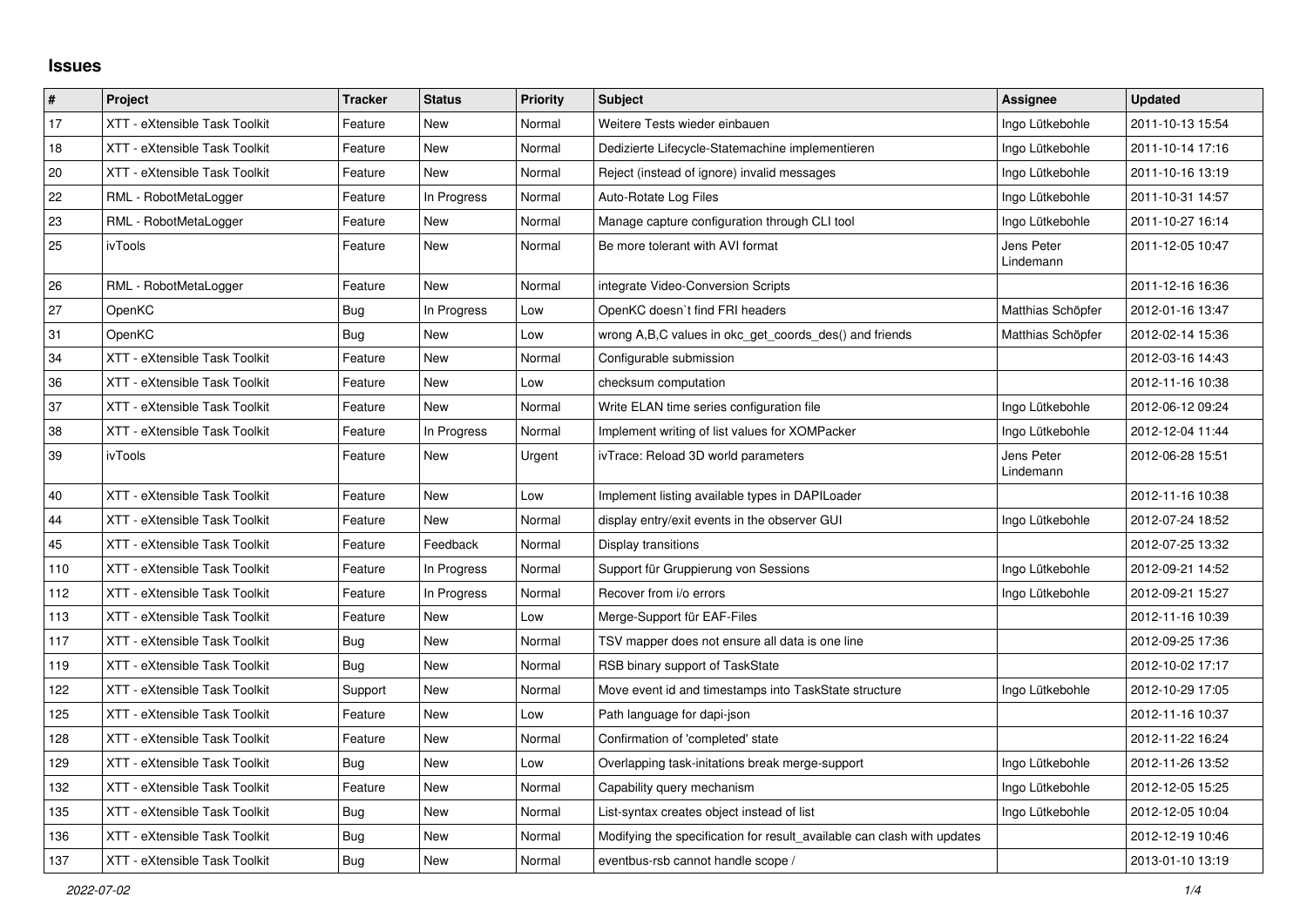| #   | Project                              | <b>Tracker</b> | <b>Status</b> | <b>Priority</b> | Subject                                                                                              | <b>Assignee</b>           | <b>Updated</b>   |
|-----|--------------------------------------|----------------|---------------|-----------------|------------------------------------------------------------------------------------------------------|---------------------------|------------------|
| 139 | XTT - eXtensible Task Toolkit        | Bug            | New           | Normal          | RSB-Client has outdated serial on cancel                                                             |                           | 2013-01-28 16:54 |
| 143 | RML - RobotMetaLogger                | Feature        | In Progress   | Normal          | Add Build Job For RML                                                                                | <b>Florian Lier</b>       | 2013-02-19 00:22 |
| 144 | RML - RobotMetaLogger                | Support        | New           | Normal          | PYTHONPATH / LIBDIR unclear                                                                          | Florian Lier              | 2013-02-19 00:27 |
| 145 | RML - RobotMetaLogger                | Support        | <b>New</b>    | High            | Documentation additions DRAFT                                                                        | Florian Lier              | 2013-03-02 14:27 |
| 146 | RML - RobotMetaLogger                | Feature        | In Progress   | High            | <b>Test LCM Support</b>                                                                              | Florian Lier              | 2013-02-19 02:36 |
| 159 | RML - RobotMetaLogger                | <b>Bug</b>     | New           | Normal          | Documentation on the screen probe                                                                    | Florian Lier              | 2013-03-02 14:28 |
| 160 | RML - RobotMetaLogger                | Feature        | <b>New</b>    | Normal          | Add codec config key to screen probe                                                                 | Florian Lier              | 2013-03-02 14:44 |
| 162 | RML - RobotMetaLogger                | Bug            | <b>New</b>    | Normal          | When a gstreamer-tcp probe connects to a port that does not deliver<br>data, it hangs                |                           | 2013-04-03 15:07 |
| 199 | <b>Cognitive Interaction Toolkit</b> | Feature        | <b>New</b>    | Normal          | Client-side error handling                                                                           |                           | 2014-01-27 11:31 |
| 229 | <b>Cognitive Interaction Toolkit</b> | Feature        | Feedback      | Normal          | support patching of 3rd party libs                                                                   |                           | 2015-10-12 19:30 |
| 230 | <b>Cognitive Interaction Toolkit</b> | Feature        | New           | Low             | Replace unp program with more widely available alternatives in recipes                               |                           | 2015-08-26 09:30 |
| 279 | <b>Cognitive Interaction Toolkit</b> | Support        | In Progress   | High            | Create videos of the most basic tutorials                                                            | Florian Lier              | 2014-09-21 13:10 |
| 283 | ivTools                              | <b>Bug</b>     | New           | High            | ivrender colors broken depending on Mesa3D version                                                   | Jens Peter<br>Lindemann   | 2014-07-10 16:07 |
| 287 | <b>Cognitive Interaction Toolkit</b> | Feature        | New           | Normal          | Read branches out of git to reduce versioning efford.                                                |                           | 2016-04-08 15:17 |
| 294 | Finite State Machine Based Testing   | Bug            | In Progress   | High            | Component names must be unique in order to trigger the correct event                                 | Florian Lier              | 2014-09-30 18:32 |
| 298 | <b>Cognitive Interaction Toolkit</b> | Bug            | Feedback      | Normal          | RSB nightly distribution fails due to XMLTIO Project that is only<br>available with authentification | Florian Lier              | 2015-08-26 09:27 |
| 339 | meta-openrobotix                     | <b>Bug</b>     | <b>New</b>    | High            | Check debricated opency.pc                                                                           | <b>Timo Korthals</b>      | 2014-11-23 15:50 |
| 349 | <b>Cognitive Interaction Toolkit</b> | Feature        | New           | Normal          | Build toolkit nightly cmake jobs with VERBOSE=1                                                      |                           | 2015-09-01 15:06 |
| 387 | Finite State Machine Based Testing   | Bug            | New           | Normal          | fsmt iniparser crashes if command line contains the & sign                                           | Florian Lier              | 2015-03-13 10:04 |
| 389 | Finite State Machine Based Testing   | Feature        | <b>New</b>    | Normal          | Easy - Mode                                                                                          | Florian Lier              | 2015-03-13 10:04 |
| 390 | Finite State Machine Based Testing   | Feature        | New           | Normal          | Clean-up step if system fails                                                                        | Florian Lier              | 2015-03-13 10:04 |
| 391 | Finite State Machine Based Testing   | Feature        | New           | Normal          | Timeout stdout observer                                                                              | Florian Lier              | 2015-03-13 10:04 |
| 392 | Finite State Machine Based Testing   | Feature        | New           | Normal          | Delay after kill                                                                                     | Florian Lier              | 2015-03-13 10:04 |
| 403 | <b>IPAACA</b>                        | Feature        | In Progress   | High            | JSON payload support for ipaaca-java                                                                 | <b>Matthias Priesters</b> | 2016-02-16 14:48 |
| 404 | <b>IPAACA</b>                        | Feature        | New           | Low             | JSON schema support                                                                                  |                           | 2015-03-26 10:42 |
| 406 | <b>IPAACA</b>                        | Feature        | New           | Normal          | add time stamps to IUs/messages                                                                      |                           | 2016-02-16 14:31 |
| 407 | Finite State Machine Based Testing   | Bug            | New           | Normal          | Parallel component hangs and produces no output                                                      | Florian Lier              | 2015-03-26 11:39 |
| 408 | <b>IPAACA</b>                        | Bug            | New           | Normal          | Delay/framedropping in AsapRealizer rendering when closing the<br>injector                           |                           | 2015-03-26 16:52 |
| 409 | Finite State Machine Based Testing   | Bug            | New           | Urgent          | Implement non-children killing process end strategy                                                  | Florian Lier              | 2015-09-22 10:31 |
| 410 | Finite State Machine Based Testing   | Feature        | New           | Normal          | Add comment field to tests                                                                           |                           | 2015-03-27 12:30 |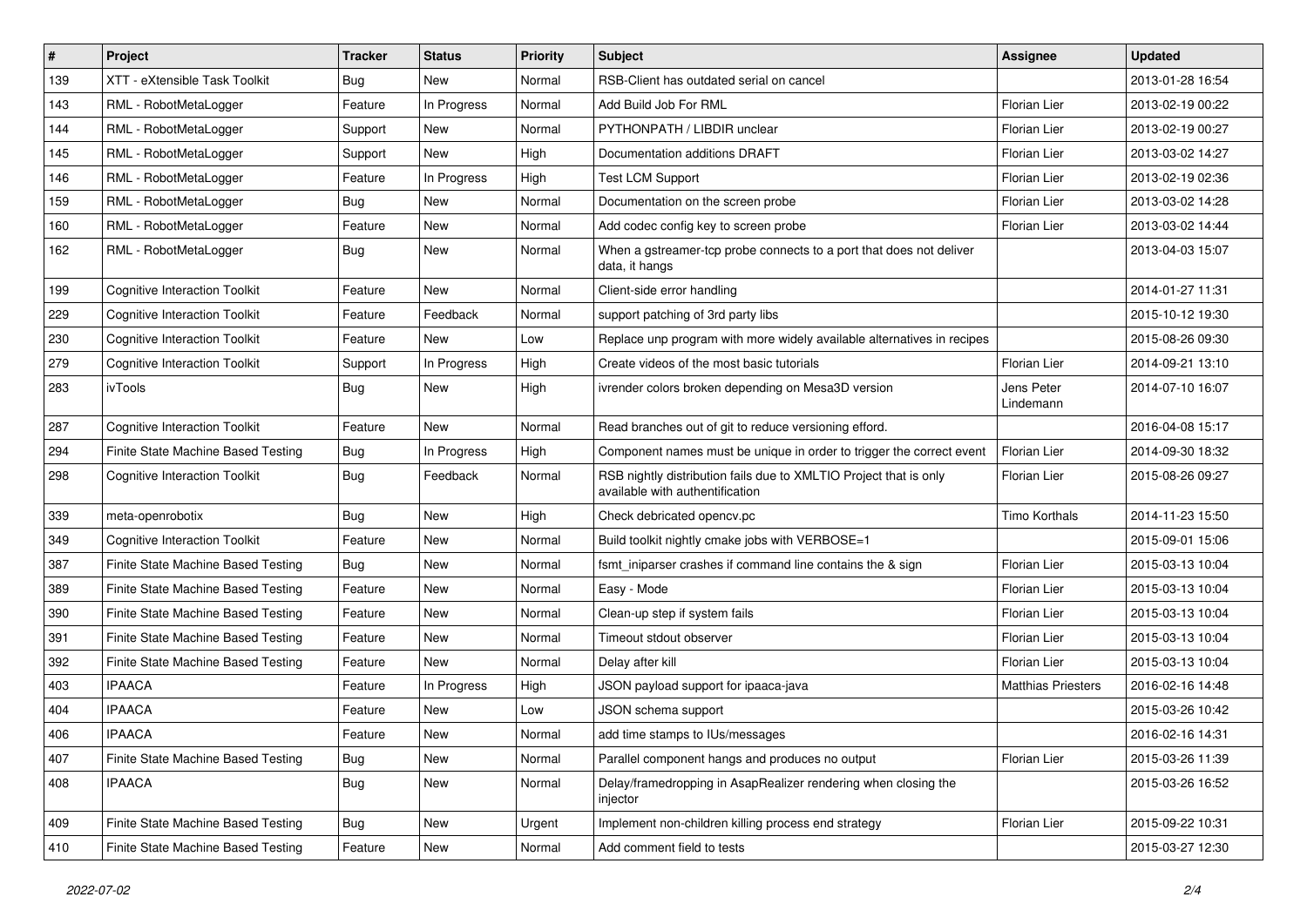| $\#$ | Project                              | <b>Tracker</b> | <b>Status</b> | <b>Priority</b> | Subject                                                           | Assignee                  | <b>Updated</b>   |
|------|--------------------------------------|----------------|---------------|-----------------|-------------------------------------------------------------------|---------------------------|------------------|
| 414  | <b>Cognitive Interaction Toolkit</b> | Bug            | In Progress   | Normal          | Naming consistency                                                |                           | 2015-08-24 21:12 |
| 419  | <b>Cognitive Interaction Toolkit</b> | Feature        | <b>New</b>    | Normal          | CITK Json Schema validation                                       |                           | 2015-08-28 16:44 |
| 426  | <b>Cognitive Interaction Toolkit</b> | Task           | New           | Normal          | Multiple build jobs per component                                 | <b>Florian Lier</b>       | 2015-10-14 17:32 |
| 435  | <b>IPAACA</b>                        | Feature        | <b>New</b>    | Normal          | Expose whether an ADDED event is caused through resending         |                           | 2016-02-16 14:30 |
| 436  | GazeTK                               | Feature        | New           | Normal          | Write basic tobii eye tracking plugin                             | Sai Anirudh<br>Kondaveeti | 2015-12-09 17:31 |
| 437  | GazeTK                               | Feature        | <b>New</b>    | Normal          | Write a basic Tobii eye tracking workflow                         |                           | 2015-12-09 17:31 |
| 438  | GazeTK                               | Feature        | New           | Normal          | Protobuffer integration                                           | <b>Thies Pfeiffer</b>     | 2015-12-09 17:35 |
| 439  | GazeTK                               | Feature        | New           | Normal          | <b>Connection to Browser</b>                                      |                           | 2015-12-09 17:35 |
| 440  | GazeTK                               | Feature        | <b>New</b>    | Normal          | Work on the GazeTkHub GUI                                         | Sai Anirudh<br>Kondaveeti | 2015-12-09 17:35 |
| 441  | GazeTK                               | Feature        | <b>New</b>    | Normal          | Dialog to show the plugins                                        |                           | 2015-12-09 17:37 |
| 442  | GazeTK                               | Feature        | <b>New</b>    | Normal          | Application and plugin specific setting storage                   |                           | 2015-12-09 17:38 |
| 443  | GazeTK                               | Feature        | New           | Normal          | Visualize the eye gaze within the gazetkhub window                | Sai Anirudh<br>Kondaveeti | 2015-12-09 17:39 |
| 449  | meta-cerebric                        | Feature        | <b>New</b>    | Low             | DHCP Client for USB RNDIS                                         | <b>Timo Korthals</b>      | 2015-12-21 22:16 |
| 455  | meta-openrobotix                     | Feature        | New           | Normal          | Update to OpenCV 3.0                                              | Timo Korthals             | 2016-01-13 16:44 |
| 456  | meta-openrobotix                     | Feature        | <b>New</b>    | Low             | Update to Yocto 2.0                                               | Timo Korthals             | 2016-01-13 16:44 |
| 457  | meta-openrobotix                     | Feature        | In Progress   | Low             | Create partitions via wks                                         | Timo Korthals             | 2016-01-13 17:47 |
| 462  | <b>IPAACA</b>                        | Feature        | In Progress   | Normal          | v3: Structured metadata                                           |                           | 2016-02-22 16:17 |
| 463  | <b>IPAACA</b>                        | Feature        | <b>New</b>    | Normal          | v3: Expose more event data                                        |                           | 2016-02-16 14:30 |
| 464  | <b>IPAACA</b>                        | Feature        | New           | Normal          | v3: Sender tokens                                                 |                           | 2016-03-15 19:54 |
| 465  | <b>IPAACA</b>                        | Feature        | <b>New</b>    | Normal          | v3: TimeBoard extension                                           |                           | 2016-02-16 14:29 |
| 466  | <b>IPAACA</b>                        | Feature        | New           | Normal          | IPAACA v3                                                         |                           | 2016-02-16 14:52 |
| 467  | <b>IPAACA</b>                        | Feature        | New           | Normal          | v3: Linked IU events / Batch updates on the IU [event] level      |                           | 2016-02-22 16:17 |
| 468  | <b>IPAACA</b>                        | Feature        | New           | Normal          | v3: Better IU access via Buffer interface                         |                           | 2016-02-18 13:11 |
| 469  | <b>IPAACA</b>                        | Feature        | New           | Normal          | v3: Thread-safe iterators                                         |                           | 2016-02-18 14:11 |
| 470  | <b>IPAACA</b>                        | Feature        | New           | Normal          | v3: Event queueing                                                |                           | 2016-02-18 14:09 |
| 472  | <b>IPAACA</b>                        | Task           | New           | Normal          | Should basic logging (level >= WARNING) be enabled by default?    | Hendrik Buschmeier        | 2016-03-08 15:29 |
| 488  | <b>IPAACA</b>                        | Feature        | New           | Normal          | ipaaca pb2 should lie inside ipaaca package and in the PYTHONPATH |                           | 2016-09-12 13:24 |
| 492  | Finite State Machine Based Testing   | Bug            | New           | Normal          | Installation fails on a fresh Ubuntu 14.04.4                      |                           | 2016-11-30 22:28 |
| 495  | <b>IPAACA</b>                        | Bug            | New           | Normal          | Updates get applied even if revision is outdated                  |                           | 2017-01-26 15:16 |
| 496  | <b>IPAACA</b>                        | Bug            | New           | Normal          | RSB calls should never block                                      |                           | 2017-01-26 15:17 |
| 499  | Image Component Library              | <b>Bug</b>     | New           | Low             | Does not build with C++98                                         |                           | 2017-11-22 22:23 |